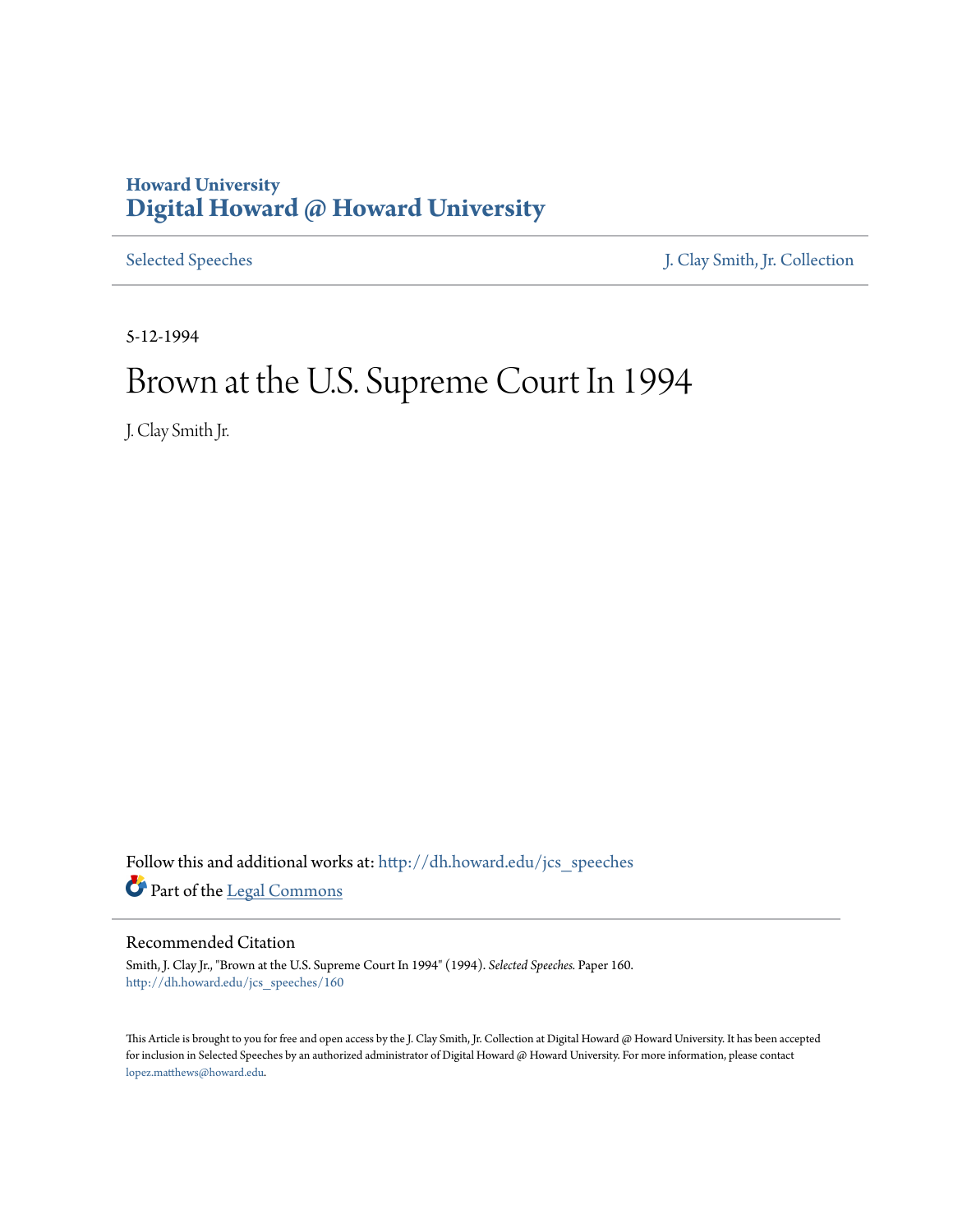# HOWARD UNIVERSITY

290.0. VAN NESS STREET. N.W. WASHINGTON. D.C. 20008

**SCHOOL OF LAW** 

 $\sigma$ 

## BROWN AT THE U.S. SUPREME COURT IN 1994

By: Professor J. Clay Smith, Jr. Howard University School of Law<sup>1</sup>

Forty years ago, some one must have asked this question: What effect will the Brown v. Board of Education and Bolling v. Sharpe<sup>2</sup> opinions have on America in year 2000? As framed, this question may have been asked by either the opponents or proponents to these decisions. The critics of Brown attacked this decision with what today can only be referred to as reams of paper in opposition to it. African Americans, and other Americans who supported the Brown opinion, continue their vigilance to protect the principles announced in Brown, principles that closed the curtain of jurisprudence announced by the U.S. Supreme Court in the infamous

Associate Justice Anthony Kennedy was the host. The Dean of the Howard University School of Law is Henry Ramsey, Jr.

 $1$  At the U.S. Supreme Court, May 12, 1994. The event was sponsored by several alumni of Howard University School of Law: Rawle Andrews, Jr., '90; Richard A. Bancroft. '51; Roland W. Burris, '63; Joan A. Burt, '64; T.J. Cunningham, '57; M. Ashley Dickerson, '48; Julian R. Dugas, '49; Ethel C. Ellison, '54;<br>Frankie M. Freeman, 47; Bernadette A. Gartrell, '70; Reginald Frankie M. Freeman, 47; Bernadette A. Gartrell, Holt, '73; Carolyn D. Jordan, '66; Vernon E. Jordan, Jr., '60; Damon E. Keith, '49; Singleton B. MCAllister, '84; Ruby Burrows McZier, '65; Eileen R. Petersen, '66; Alvin L Pittman, '78; Algenita scott-Davis, '74; James E. Sheffield, '63; Dana B. Stebbins, '75; Delano S. Stewart, '64; Ruthie L. Taylor, '65; Gloria E.A. Toote, '54; Walter E. Washington, '48; Togo & Gail West, '68; L. Douglas Wilder, '59; Alexander Williams, Jr., '73; Larry C. Williams, '59; and Patricia M. Worthy, '69.

 $^2$  Brown v. Board of Education, 347 U.S. 483 (1954) (Brown I); 349 U.S. 294 (1955) (Brown II); Bolling v. Sharpe, 347 U.S. 497 (1954). These decisions determined that de *jure* discrimination in public education violate the Fourteenth and Fifth Amendments to the U.S. Constitution. *See generally,* LoREN MILLER, THE PETITIONERS: THE STORY OF THE SUPREME COURT OF THE UNITED STATES AND THE NEGRO (1966).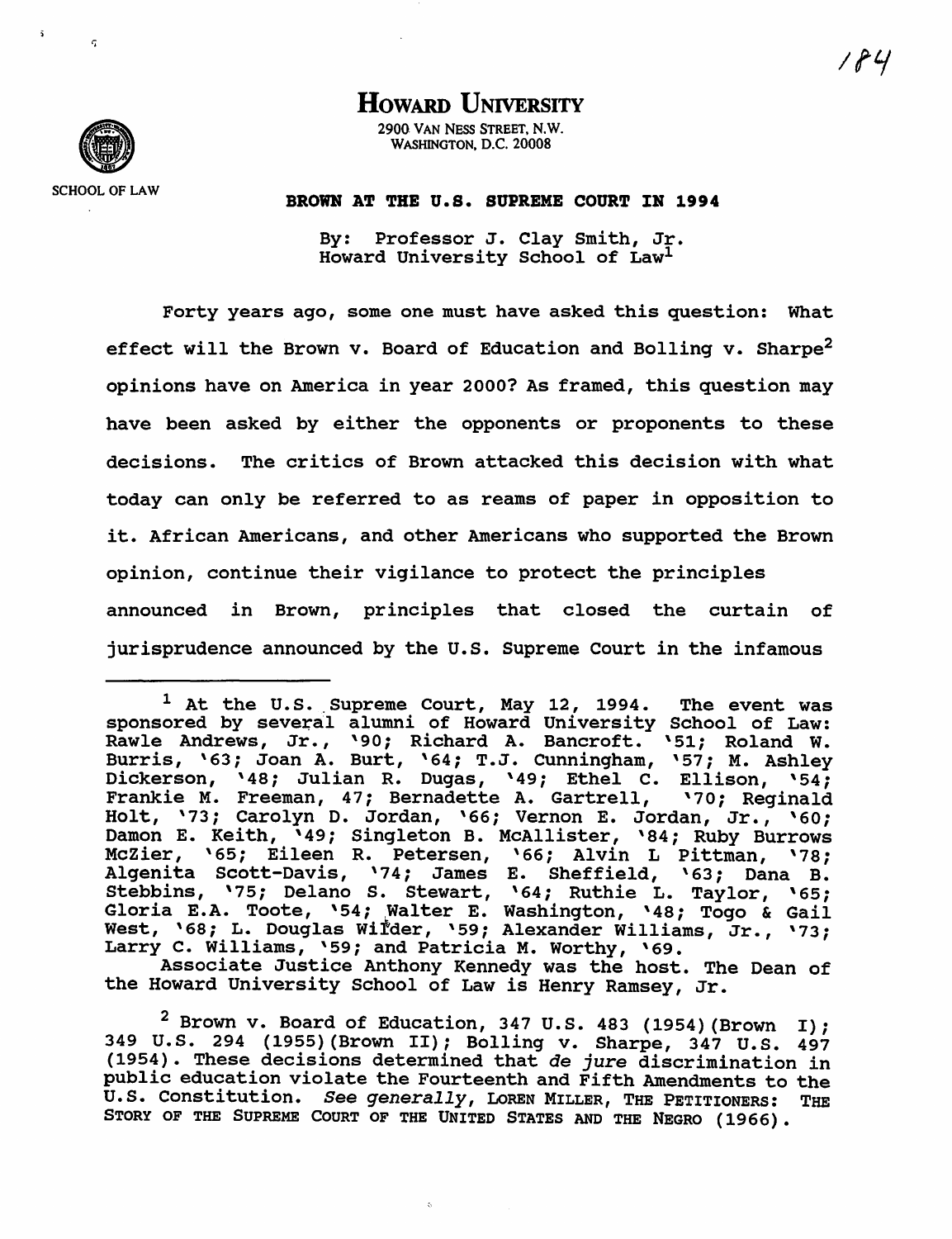Page 2-Brown

Dred Scott, and Plessy v. Ferguson opinions.<sup>3</sup>

The Brown decision commands the public to look to the effects that segregation has had on public education, and to correct it.

It is simple enough for us to look at America today and take pride in the progress that African-Americans have made in public education in America. However, the fact is that segregation remains apart of the architecture of American public education, and the white flight reported in the U.S. Supreme Court's decisions in Milliken I & II, $^4$  which horrified Justice Thurgood Marshall in his dissenting opinion, seems to have limited the power of Brown to help conform the society to real equality in public education.

Today, in cities like Detroit and the District of Columbia, a child can be born and die without ever having known a classmate, who is white. Today, it is possible that a white student anywhere in America can be educated without ever studying algebra, chemistry with an African American or exchanging ideas about the other's origin, ethnicity or history.

Today, the state may allocate less money to educate a poor child in one section of town, and spend more to educate children in affluent parts of town. Today, states may, on one hand, underfund public black colleges so that white students will not be attracted

<sup>3</sup> Dred Scott v. Sandford, 60 U.S. (19 How.) 393 (1857); Plessy v, Ferguson, 163 U.S. 537 (1896). Respectively, these decisions held that black people were not citizens under the Constitution and established the doctrine of separate but equal.

<sup>&</sup>lt;sup>4</sup> Milliken v. Bradley, 418 U.S. 717 ((1974) (Milliken I); 433 U.S. 267 1977) (Milliken II).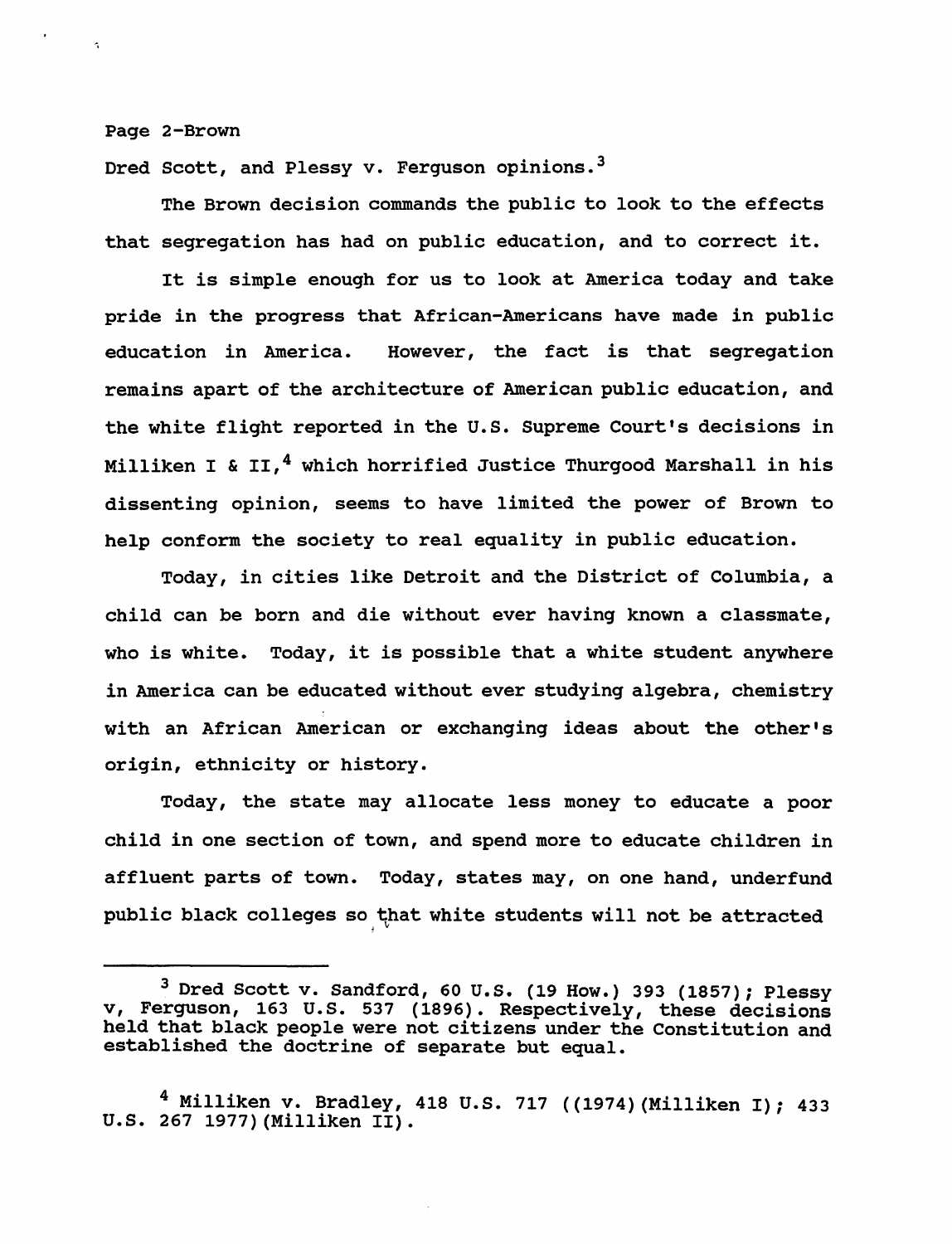#### Page 3-Brown

to attend them while, on the other hand, claiming that black people want segregation, which, of course, is not true. Such propaganda must be carefully analyzed because such arguments may be a way of closing black colleges without a correlative duty to provide educational opportunities to black students seeking higher education.

Integration in America has been a rocky path. 5 At Howard University School of Law, we continue to be inspired by the words of Professor Herbert o. Reid, Sr., who once told a skeptical student that "Brown and Bolling v. Sharp will live to conquer its foes and will live on after their foes are gone."

The principles embodied in the Brown decision and its progeny has torn down discriminatory barriers for white Americans as well as African American people. As a matter of law, women, the disabled, gays rights advocates, immigrants, children with AIDS, who are fighting to remain in public schools, have and are benefitting from the power of Brown. Such a broad application of the Court's decision in Brown was probably not expected in 1954, but the moral power of Brown is so wrapped in grace, so rooted in the earth, so laced with such an affirmative rejection of simple wrong that nothing, or no one can or will stop its mighty movement.

Justice Thurgood Marshall, did not live to celebrate the Fortieth anniversary of the Brown decision.<sup>6</sup> Indeed, many of the

<sup>5</sup>*See* Special Issue of EMERGE MAGAZINE, May 1994.

<sup>6</sup> J. Clay smith, Jr., *Thurgood Marshall: An Heir of Charles* Hamilton *Houston*, 20 Con. L. Q. 503, 505 n6 (1993), stating that Justice Marshall died at 2 p.m., on January 24, 1993.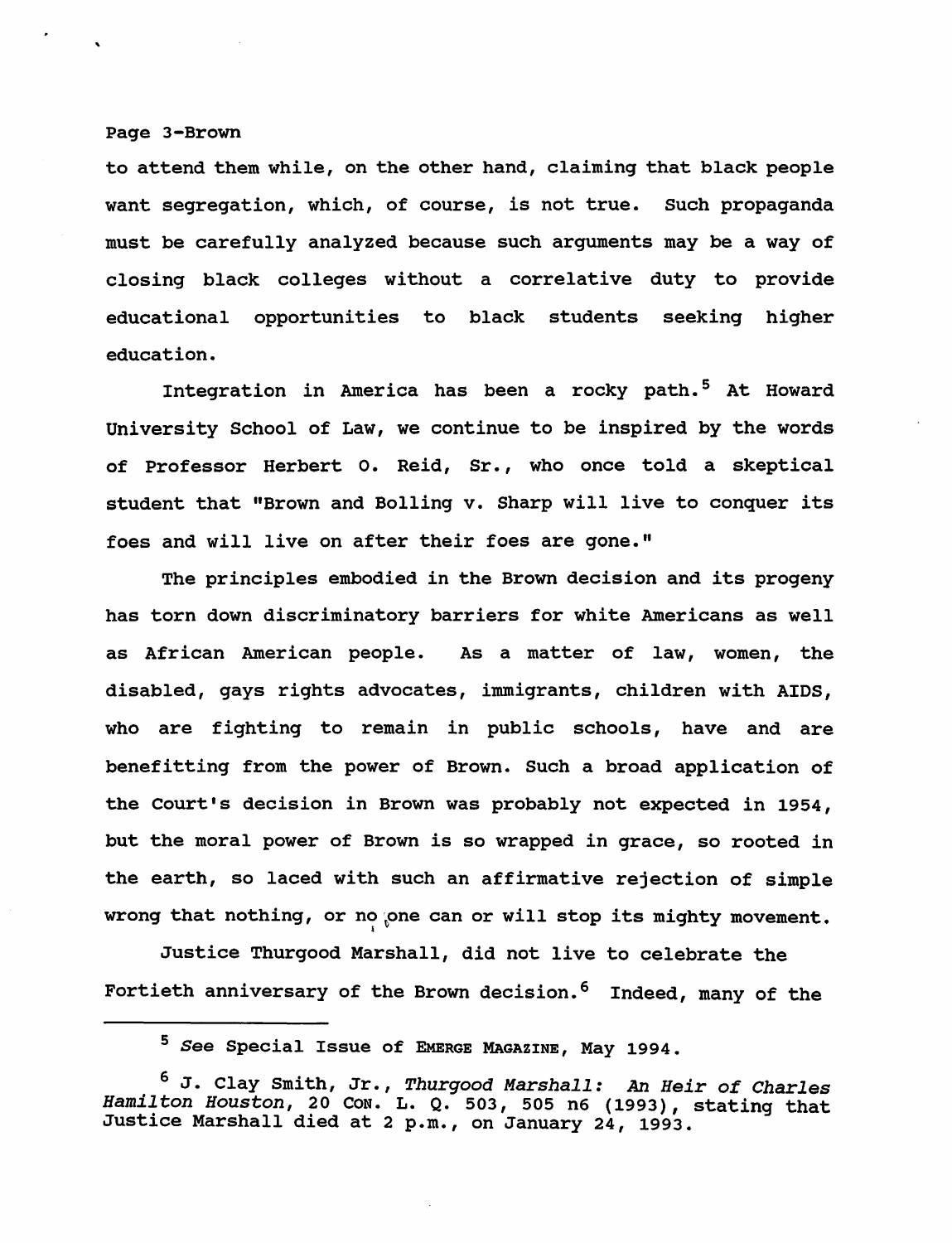Page 4-Brown

lawyers who argued these cases, both black and white, have gone beyond. 7 But, we are alive. Each of us has the power to join the

 $7$  The list is legion of black and white lawyers who fought so valiantly to destroy Old Jim Crow. They are remembered today. Among the honorees cited in the program--all alumni and or Deans of the Howard university School of Law, who are deceased are: Harold Boulware, '38; Elwood H. Chisolm, '51; George E.C. Hayes, '18; Thurgood Marshall, '33; Frank D. Reeves, '39; Herbert Ordre Reid, Sr. Hayes, Chisolm, Reeves and Reid served on the faculty for several years. Reid, a Harvard law graduate, also served as Acting Dean of Howard's law school from 1972-1974.

The living giants of the cause include spottswood W. Robinson III, '39, who also served on the law faculty for several years and was Dean of the Law School from 1960-1963, Robert L. Carter, '40; Oliver White Hill, '33; Charles Todd Duncan, a Harvard law graduate, who served on the faculty for several years and was Dean of the Law School from 1973-1977; James Madison Nabrit, Jr., a Northwestern law school graduate, who served on the faculty for several years and was dean of the Law School from 1956-1960.

William Robert Ming, Jr., deceased, also served on the team. Ming was a member of the Law Faculty, as was George Marion Johnson, a Boalt Hall law graduate, deceased, who served on the faculty and was Dean of the Law School from 1946-1958.

Others members of the Brown team include Charles L. Black, Jr., William T. Coleman, Jr., Jack Greenberg, Loren Miller (deceased), Constance Baker Motley, David E. Pinsky, John Scott (deceased), Jack B. Weinstein and Louis L. Redding. John scott, a graduate of Washburn University's law school, was one of the lawyers of record who filed the Brown suit in Topeka, Kansas.

Many of these lawyers are mentioned in the following books which treat the Brown decision: *See generally* RICHARD KLUGER, SIMPLE JUSTICE (1976); MICHAEL D. DAVIS & HUNTER R. CLARK, THURGOOD MARSHALL: WARRIOR AT THE BAR, REBEL ON THE BENCH (1992); CARL T. ROWAN, DREAM MAKERS, DREAM BREAKERS: THE WORLD OF JUSTICE THURGOOD MARSHALL (1993); MARK V. TUSHNET, MAKING CIVIL RIGHTS LAw: THURGOOD MARSHALL AND THE SUPREME COURT, 1936-1961 (1994); JACK GREENBERG, CRUSADERS IN THE COURTS (1994).

As we celebrate Brown, Robert Morris, Sr., the second black lawyer in the United States, who in 1848, filed the first desegregation law suit in Boston, Massachusetts, a case that he lost, must be acknowledged. He filed Roberts v. City of Boston, Case No. 976, Court of Common Pleas, Suffolk County, Boston, Massachusetts. Subsequently, this case was appealed to the Massachusetts Supreme Council, the highest court in Massachusetts, by Morris and Charles Sumner, but the court upheld the lower court's decision. *See* Roberts v. City of Boston, 5 Cush 198, 59 Mass. 198 (1849), discussed by J. CLAY SMITH, JR., EMANCIPATION: THE MAKING OF THE BLACK LAWYER, 1844-1944 97 (1993). Many black lawyers planted the seeds which nourished the legal ground for Brown, *Id.*  (passim), and for Resident Vice-Dean Charles Hamilton Houston,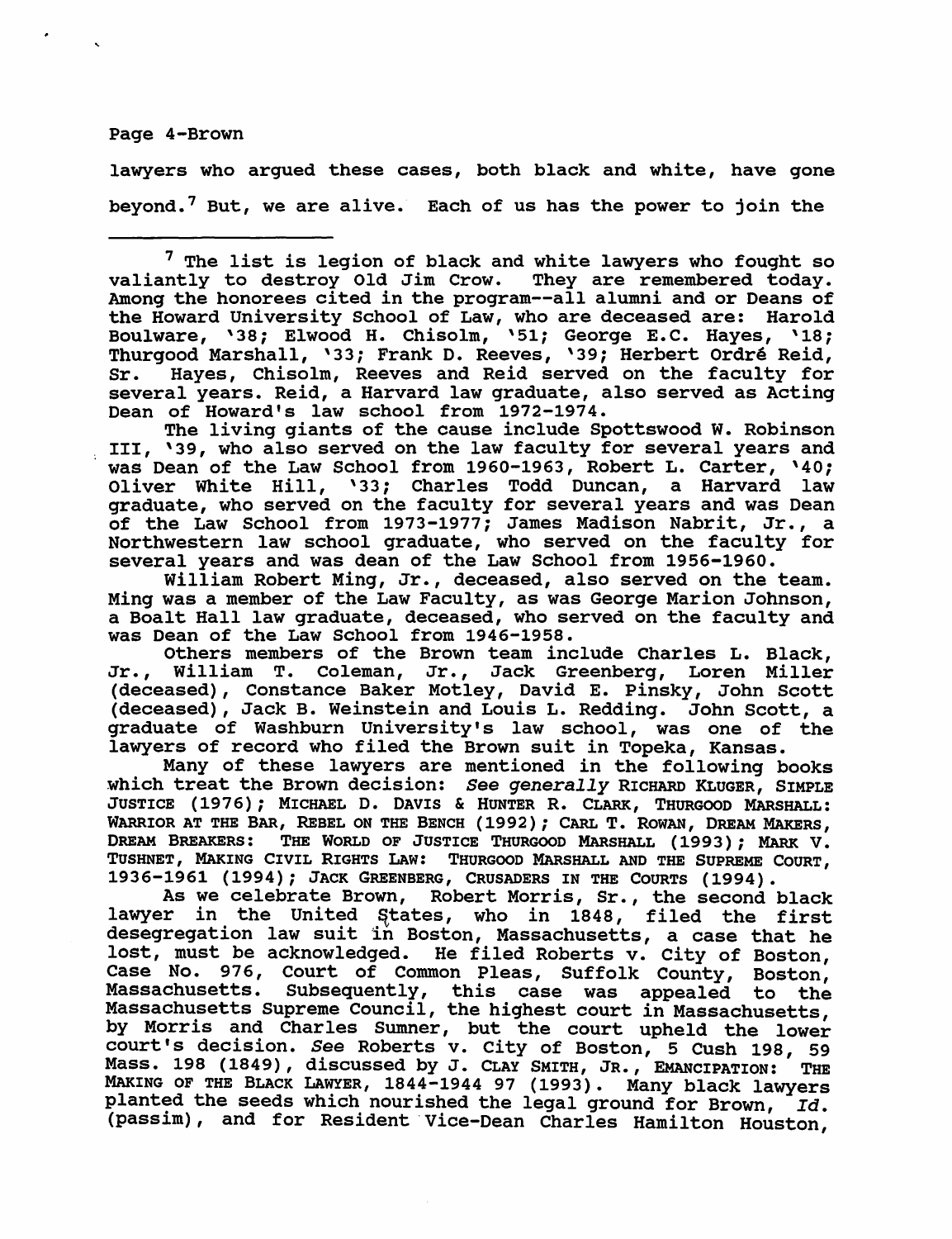#### Page 5-Brown

'.

Brown movement which is aimed at assuring that African American children, and young black adults have access to and receive an education. Such an ongoing movement is the legacy of Brown, and the Last Will and Testament of the parents, who brought the law suits in Brown and Bolling, and the legacy of the lawyers, in Topeka, Kansas, and the District of Columbia, and elsewhere, who tried these cases. Brown is the legacy of the Warren Court which <sup>~</sup>penned, without dissent, one of the most important court decisions ever decided in the world.

In year 2004, when Brown and Bolling v. Sharp turn 50, I hope that the Brown decision and the courts of the Nation will have freed all of America from the badges of slavery that separate us, and that makes it difficult for us to think, act, talk and cooperate as one Nation.

If public education fails, if the education of our youth enslaves only the poor and people of color within the public education system, the compelling values embodied in Brown and Bolling v. Sharp may be lost, and this will rob our Nation of its rich possibilities and, perhaps, its future. This must not happen.

Let us lift our voices for the longevity of Brown v. Board of Education; let us lift our voices for our Nation.

while at Howard University school of Law. See GENNA RAE McNEIL, GROUNDWORK: CHARLES HAMILTON HOUSTON AND THE STRUGGLE FOR CIVIL RIGHTS (1983). But, it was Houston, and the modern civil rights architects, drawing on these seeds, that made Morris's, et al. work a reality.